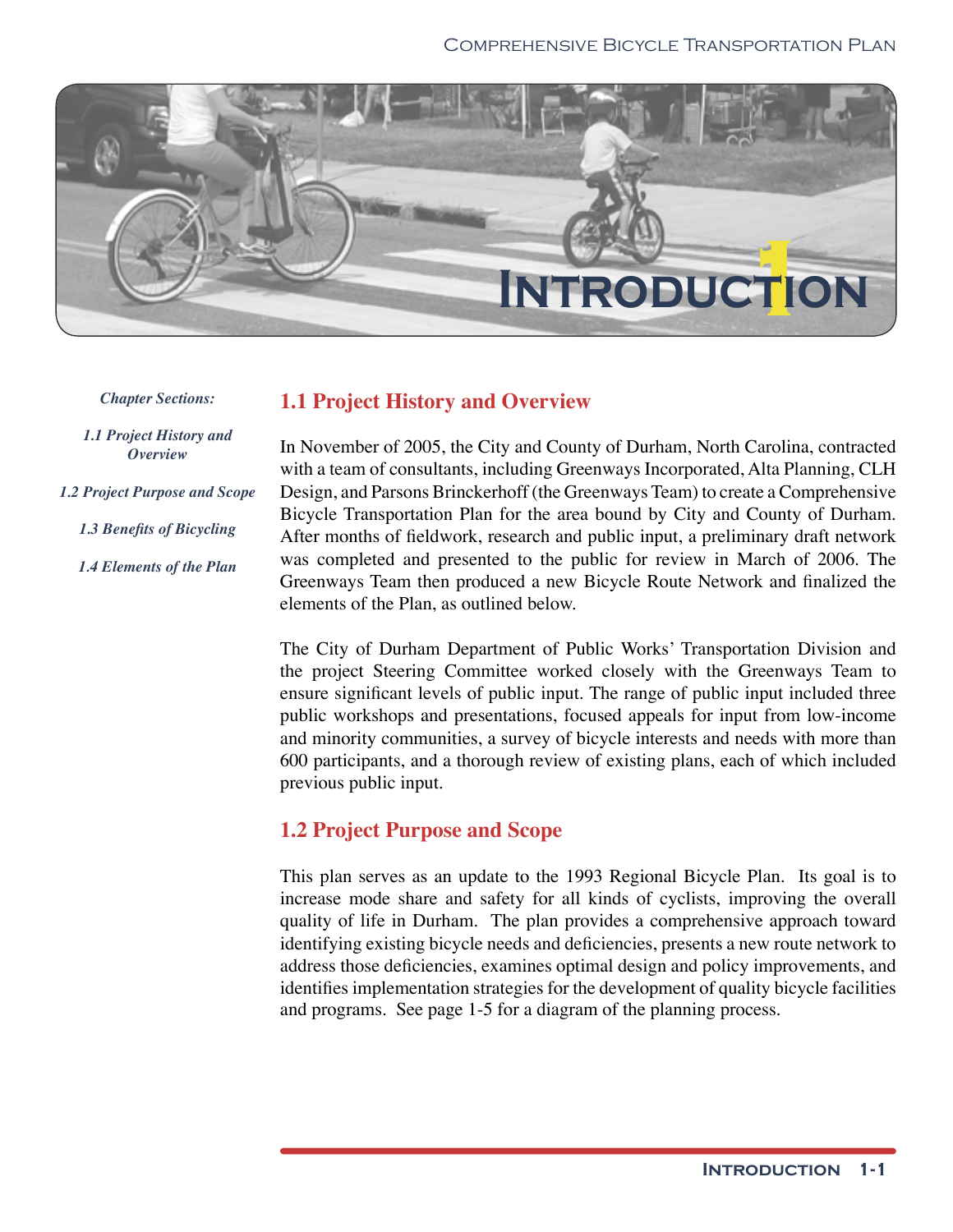#### The City and County of Durham, North Carolina

# **1.3 Benefits of Bicycling**

For many years, small and large communities across the United States and throughout the world have been implementing strategies for serving the bicycle needs of their residents. They do this because of their obligations to promote health, safety and welfare, and also because of the growing awareness of the many benefits of bicycling. These benefits can include increased health and physical activity, reduced traffic congestion, affordable mobility, improved quality of life, reduced auto dependency, conservation of fossil fuels, increased economic vitality, increased community connections, and last, but not least: bikes are fun!

### *1.3.1 Increased Health and Physical Activity*

A growing number of studies show that the design of our communities—including neighborhoods, cities, transportation systems, parks, trails and other public recreational facilities—affects people's ability to reach the recommended daily 30 minutes of moderately intense physical activity  $(60 \text{ minutes}$  for youth)<sup>1</sup>. The Centers for Disease Control and Prevention (CDC) determined that creating and improving places to be active could result in a 25 percent increase in the percentage of people who exercise at least three times a week<sup>2</sup>. According to the CDC, "physical inactivity causes numerous physical and mental health problems, is responsible for an estimated 200,000 deaths per year, and contributes to the obesity epidemic" <sup>3</sup>. The increased rate of disease associated with inactivity reduces overall quality of life for individuals and leads to increased medical costs for families, companies, and local governments.

The establishment of a safe and reliable bicycle network in Durham will help Durham retain its label as a 'Fit Community', a designation honored to Durham by a partnership between the N.C. Health and Wellness Trust Fund and Blue Cross and Blue Shield of North Carolina.

#### *1.3.2 Economic Benefits*

Bicycling is an affordable form of transportation. According to the Pedestrian and Bicycle Information Center (PBIC), of Chapel Hill, NC, the cost of operating a bicycle for a year is approximately \$120, compared to \$5,170 for operating a car over the same time period. The PBIC explains, "When safe facilities are provided for pedestrians and bicyclists, more people are able to be productive, active members of society. Car ownership is expensive, and consumes a major portion of many Americans' income." Bicycling becomes even more attractive from an economic standpoint when the increasing cost of fuel is also factored into the equation.

In exploring the economic benefits of bicycling for Durham, Chapter 2's Benefits Analysis provides estimates for the financial impacts of an enhanced bikeway network. Specifically, recreational, mobility, and health-related benefits are summarized.



*bicycle network in Durham will contribute to the overall health of the community.*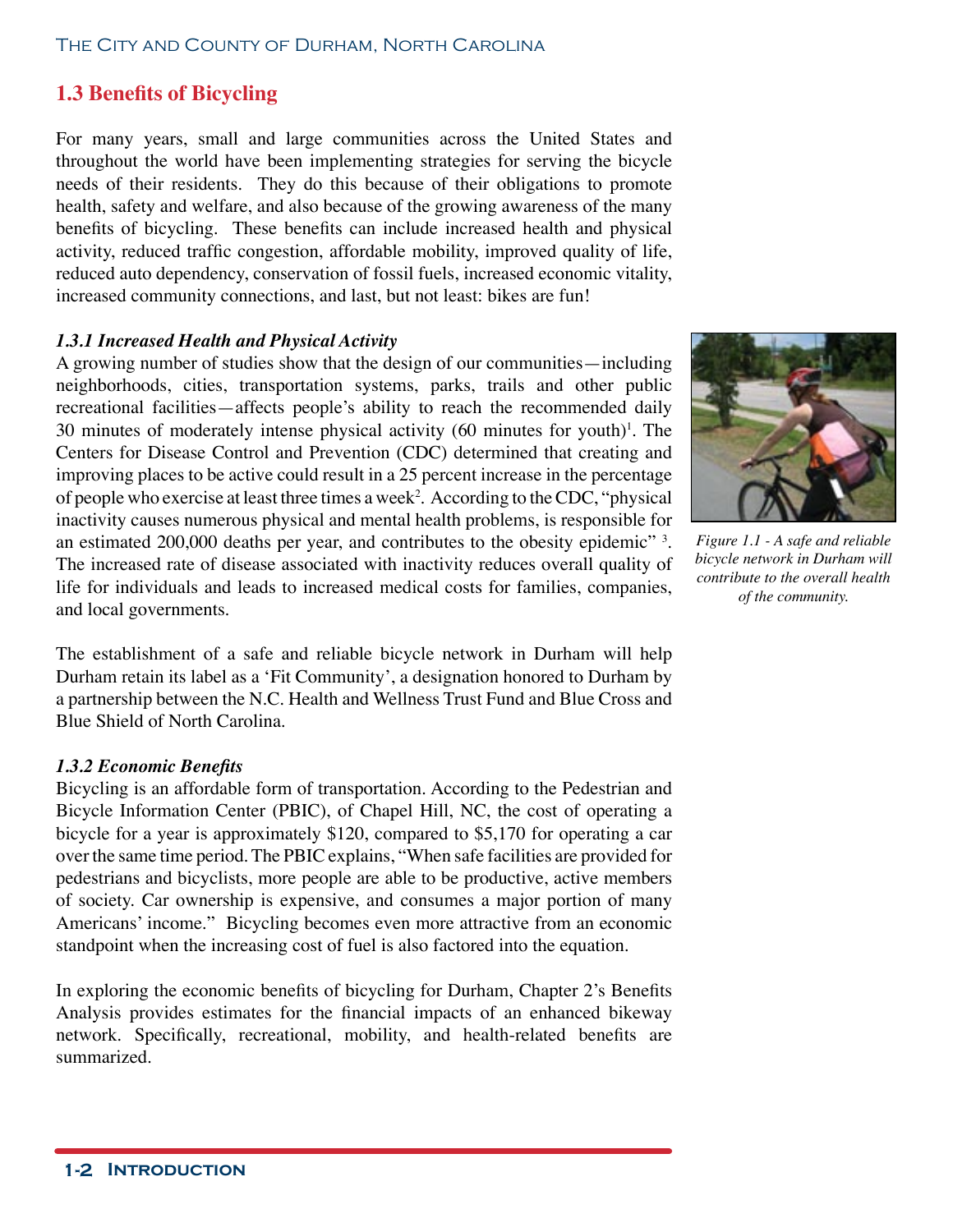## *1.3.3 Environmental Improvements*

When people choose to get out of their cars and onto their bicycles, they make a positive environmental impact. They reduce their use of gasoline, which then reduces the volume of pollutants in the air (see Air Quality Benefits for Durham in Chapter 2). Other environmental impacts can be a reduction in overall neighborhood noise levels and improvements in local water quality as fewer automobile-related discharges wind up in the local rivers, streams, and lakes. Furthermore, every car trip replaced with a bicycle trip reduces U.S. dependency on fossil fuels, which is a national goal set by the current Administration.

## *1.3.4 Transportation Benefits*

In 2001, The National Household Travel Survey found that roughly 40% of all trips taken by car are less than 2 miles. By taking these short trips on a bicycle, rather than in a car, citizens can have a substantial impact on local traffic and congestion. Additionally, many people do not have access to a vehicle or are not able to drive. An improved bicycle network provides greater and safer mobility for these residents.



Many factors go into determining the quality of life for the citizens of a community: the local education system, prevalence of quality employment opportunities, and affordability of housing are all items that are commonly cited. Increasingly though, citizens claim that access to alternative means of transportation and access to quality recreational opportunities such as parks, trails, greenways, and bicycle routes, are important factors for them in determining their overall pleasure within their community. Communities with such amenities can attract new businesses, industries, and in turn, new residents. Furthermore, quality of life is impacted by bicycling through the increased social connections that take place by residents being active and spending time outdoors in their communities.

### *1.3.6 Summary and Additional Resources*

Many private and public organizations have completed studies and surveys that show the many benefits of bicycling. The ideas presented above are only a small sample of the information that is available. If you would like to learn more about the benefits of bicycling, the Internet can be a great source of information. Two good starting points are:

### *www.hhh.umn.edu/centers/slp/bike\_bib.htm*

This site is maintained by the State and Local Policy Program of the Hubert Humphry Institute of Public Affairs at the University of Minnesota. Their website lists dozens of studies related to economic, social, and natural resource impacts associated with cycling.

### *www.bicyclinginfo.org/pp/benefits/*

This website is provided by the Pedestrian and Bicycling Information Center based in Chapel Hill, NC.



*Figure 1.2 - Bicycling also offers quality of life benefits, such as increased social connections. Above, Durham cyclists meet before commuting to work.*